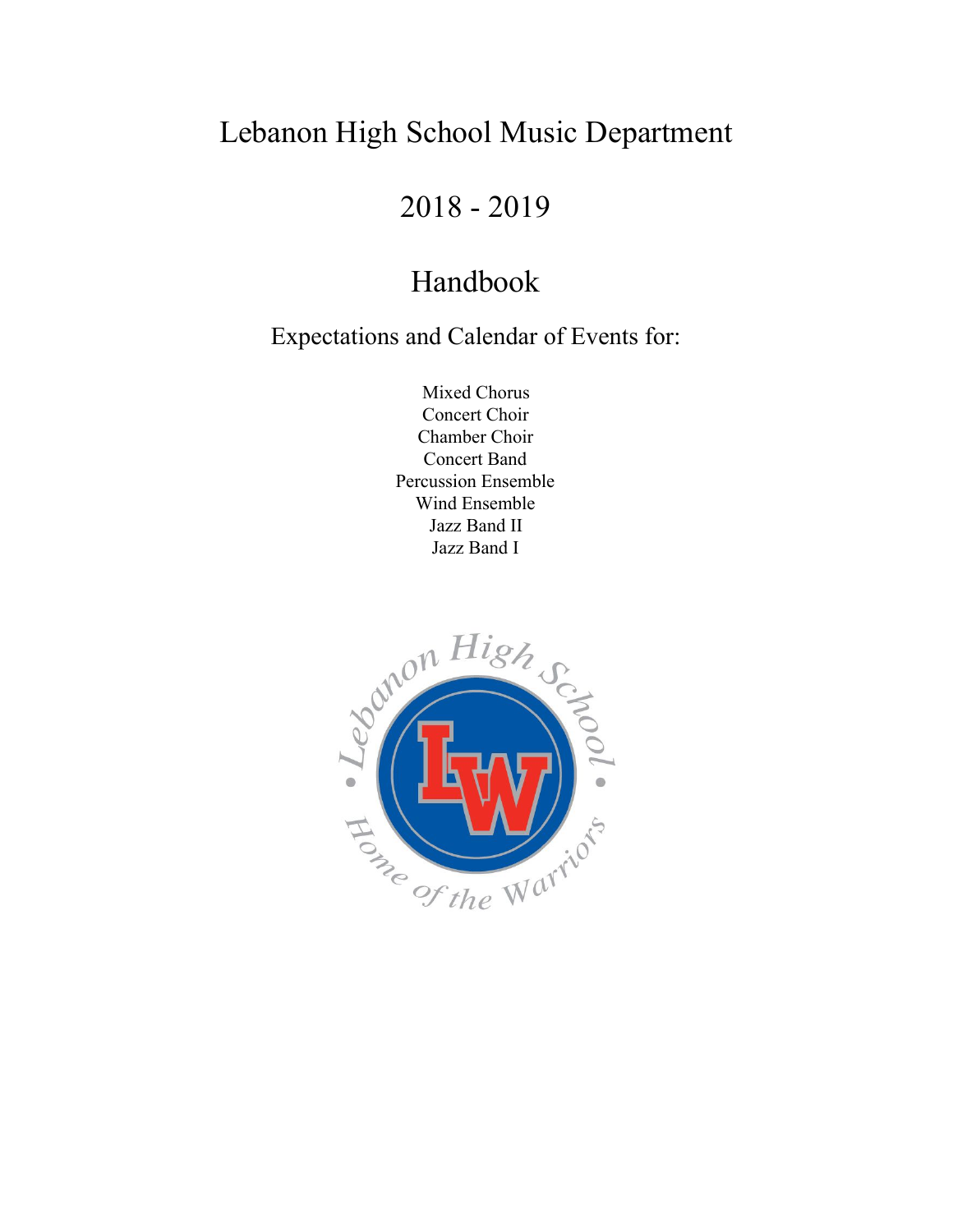

# **LHS Choir Program**

**Choir Director:** Mr. Kevin Wong

**Director contact information:** 451-8555 x 1077 kevin.wong@lebanon.k12.or.us **LHS Choir website:** https://sites.google.com/site/lebanonvocal/

## **Choir Classes Offered at LHS**

Mixed Choir Concert Choir Chamber Choir

# **Choir Fees:**

Mixed Choir and Concert Choir students have the following fee:

• Robe cleaning fee: \$10.00

Chamber Choir students must purchase their own performance attire.

- Chamber Choir dress for women: \$60
- Chamber Choir tuxedo for men: approximately \$100

Checks should be made payable to "LHS Music Department," and submitted to Lisa Miller in the finance office. Please specify which fee in the memo area of the check to ensure that the check is deposited into the correct account ("robe cleaning" or "Chamber Choir dress" or "Chamber Choir Dress").

If these fees pose a financial hardship, please contact the director privately to set up a payment plan with the finance office.

# **Choir Materials checked out to students:**

Folders Music Choir Robe (once cleaning fee is paid) (Mixed Chorus and Concert Choir only) for performances

# **Choir Materials to be purchased by student:**

All choir students: black shoes for performances. Mixed Chorus and Concert Choir students: black dress pants & white dress shirt for performances. Chamber Choir men: tuxedo for performances.

Chamber Choir women: nylons & custom-made Chamber Choir Dress.

If these items pose a financial hardship, please contact the director privately to set up a payment plan with the finance office.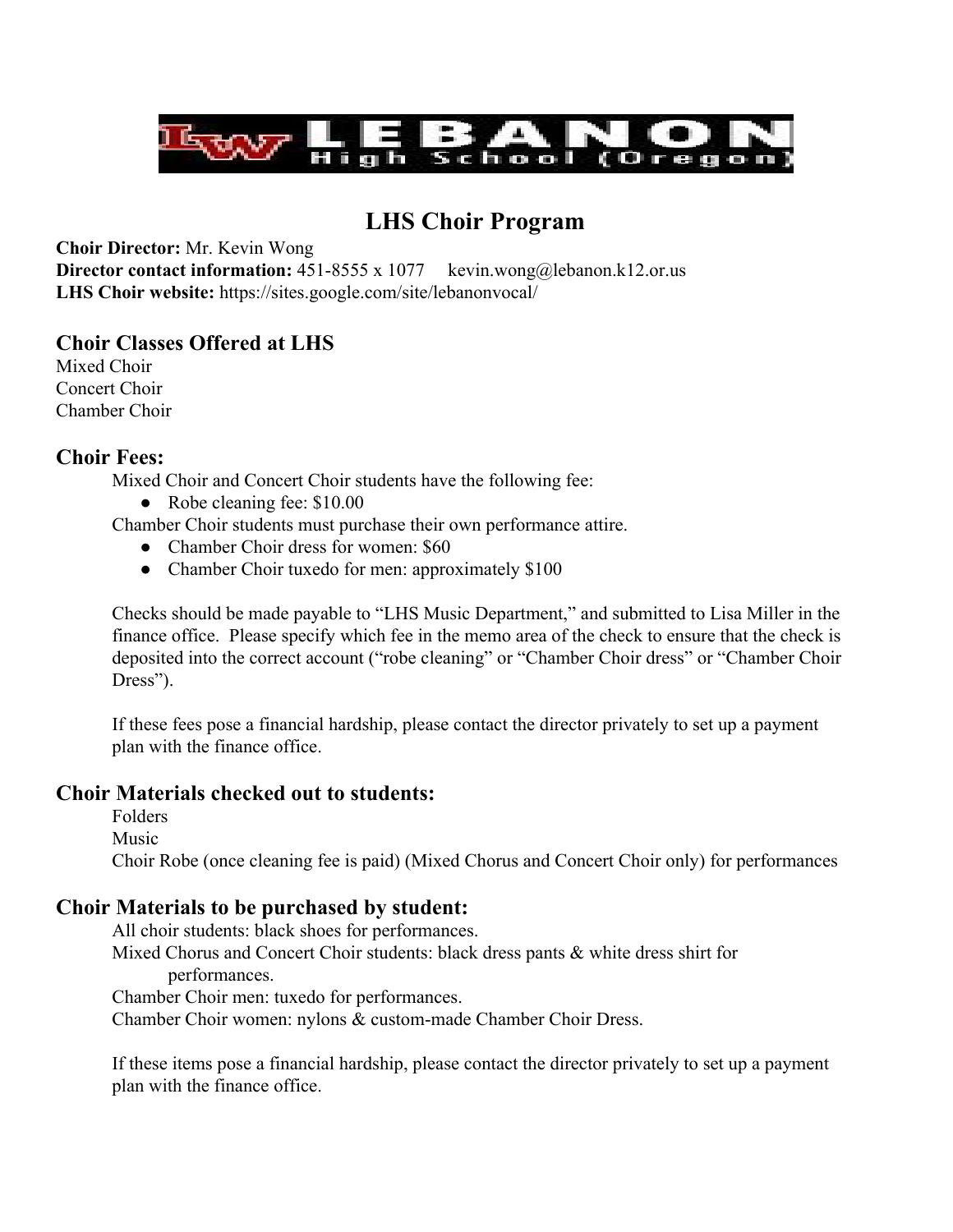

# **LHS Band Program**

**Band Director:** Mr. Aaron Smith **Director contact information:**  $451-8555 \times 1056$  aaron.smith@lebanon.k12.or.us **LHS Band website:** https://sites.google.com/site/lebanonwarriorband/home

## **Band Classes Offered at LHS:**

Concert Band Symphonic Band Percussion Ensemble Wind Ensemble (Audition Only) Jazz Band II Jazz Band I (Audition Only)

#### **Band Fees:**

**●** Pep band shirt fee: \$15.00

Checks should be made payable to "LHS Music Department," and submitted to Lisa Miller in the finance office. Please specify which fee in the memo area of the check to ensure that the check is deposited into the correct account ("band shirt" or "uniform cleaning").

If these fees pose a financial hardship, please contact the director privately to set up a payment plan with the finance office.

## **Band Materials checked out to students:**

- Flip Folder with Music
- Jazz Band Binder with Music
- Marching Band Uniform (once cleaning fee is paid) for formal marching performances
- Instrument (subject to availability)
- Lyre (subject to availability)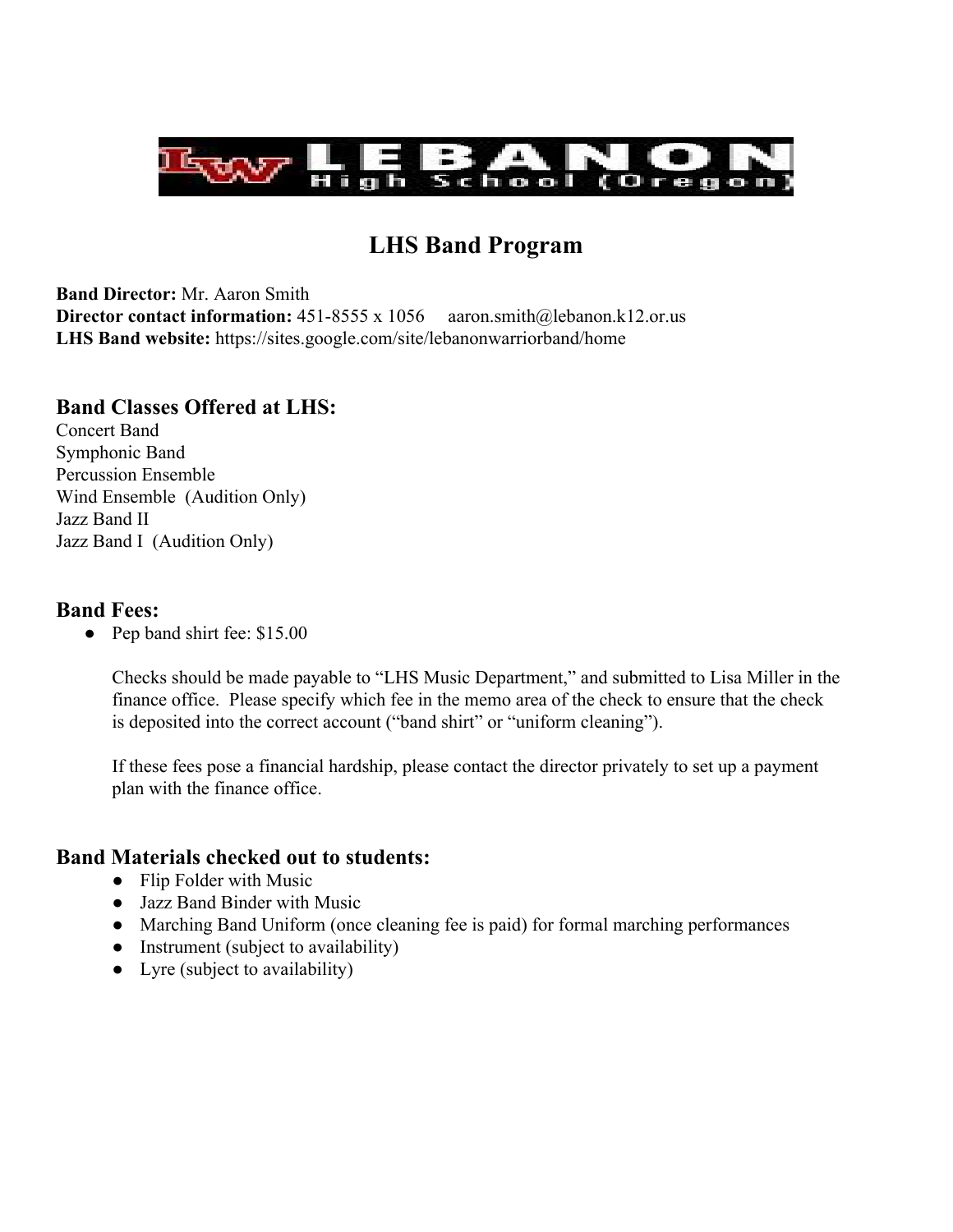# **Band Materials to be purchased by student:**

- Pencil to be kept with instrument at all times
- Instrument supplies (varies: reeds, valve oil, slide cream, etc.)

Formal Marching Performances: (to go with Marching Band Uniform)

- black socks
- black marching band shoes, Speedsters brand
	- **● To buy your own Speedsters to keep:**
		- **o Notify Mr. Smith of the shoe size**
		- **o Turn in \$23 to the Finance Office**
		- **o The LHS Music Booster Club will order them and cover shipping**
	- **● To borrow a pair of Speedsters for the school year:**
		- **o Notify Mr. Smith of the shoe size**
		- **o The LHS Music Booster Club will order them and buy them**

Informal Performances:

- Pep Band T-Shirt (once shirt fee is paid)
- Jeans
- comfortable shoes for marching (covered heel and toe)

Formal Concert Events:

- black dress shoes
- black socks
- black dress shirt
- black dress pants
- Jazz Band attire is the same as formal concert event attire, with one addition: Jazz Band men wear a red tie.

If these items pose a financial hardship, please contact the director privately to set up a payment plan with the finance office.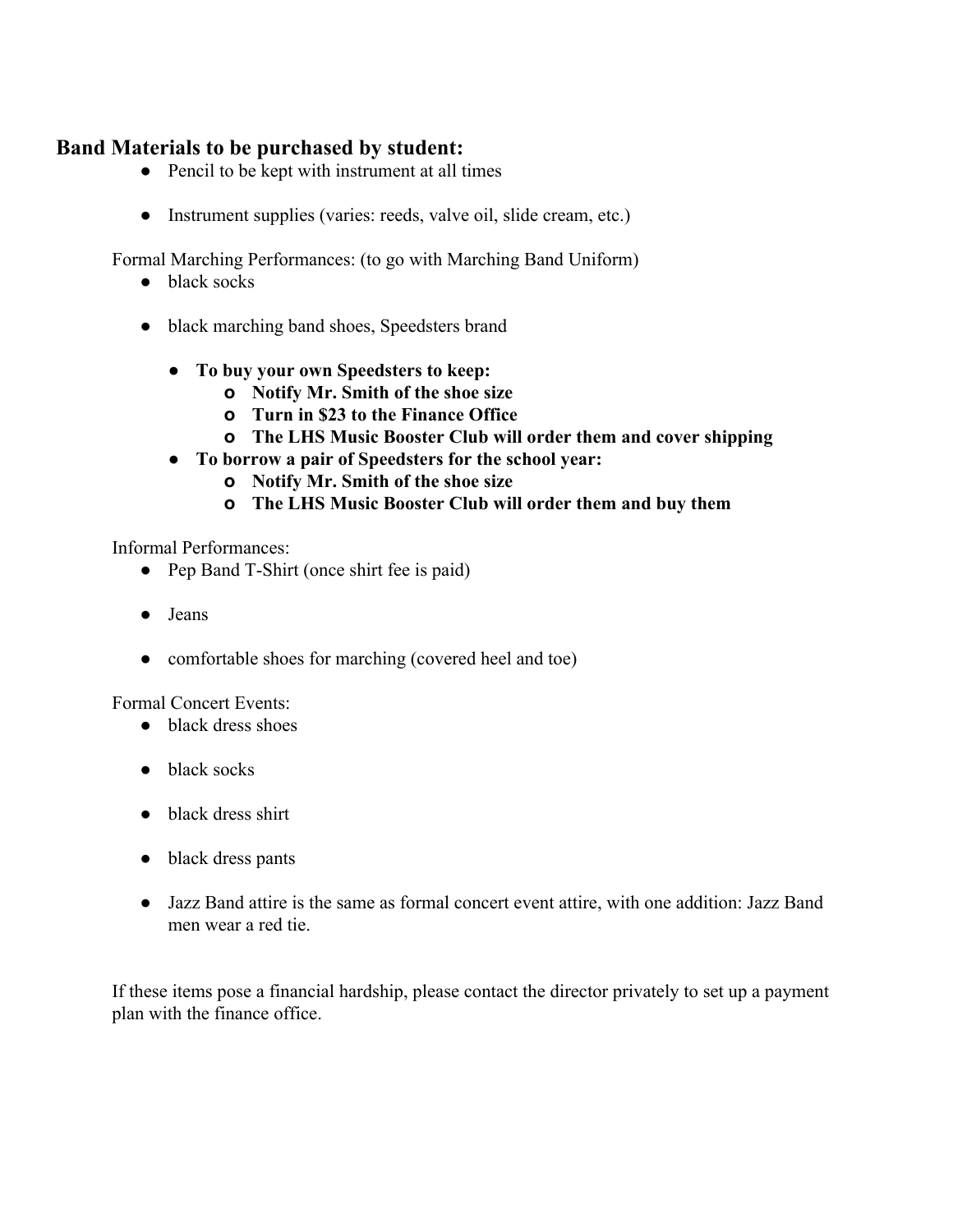

**Lebanon High School Music Department** 

# **Student Conduct and Expectations**

#### **Student Norms:**

- **● A**sk questions
- **● E**ngage fully
- **● I**ntegrate new information
- **● O**pen your mind to diverse views
- **● U**tilize what you learn

#### **Academic Expectations:**

- Listen actively and speak clearly and coherently
- Think critically and analytically
- Use technology to learn, live and work
- Demonstrate civic and community engagement
- Demonstrate personal management and teamwork skills
- Do your own work.
- When doing research, cite your sources.
- Cheating and plagiarism will be reported to LHS administrators.

#### **Behavioral Expectations:**

● Students will follow school rules and policies as outlined by the *Lebanon High School Student Handbook 2018-2019* and *Lebanon Community Schools Student/Parent Handbook 2018-2019..*

#### **Attendance and Performance Policy:**

● Music is a Performing Art, so performances are very important assessments of learning. Music ensembles are teams where 'no one sits on the bench', so PERFORMANCES ARE MANDATORY. Please add the Music Department calendar to your own calendar now, and check for conflicts. Contact the teacher immediately if you find a conflict you can't resolve on your own, so that we can try to resolve the conflict together before the day arrives. The teacher will determine whether the performance absence is excused or un-excused according to the *Lebanon High School Student Handbook 2018-2019* "Code of Conduct". If the performance absence is un-excused, the student will earn half-credit on the makeup assignment.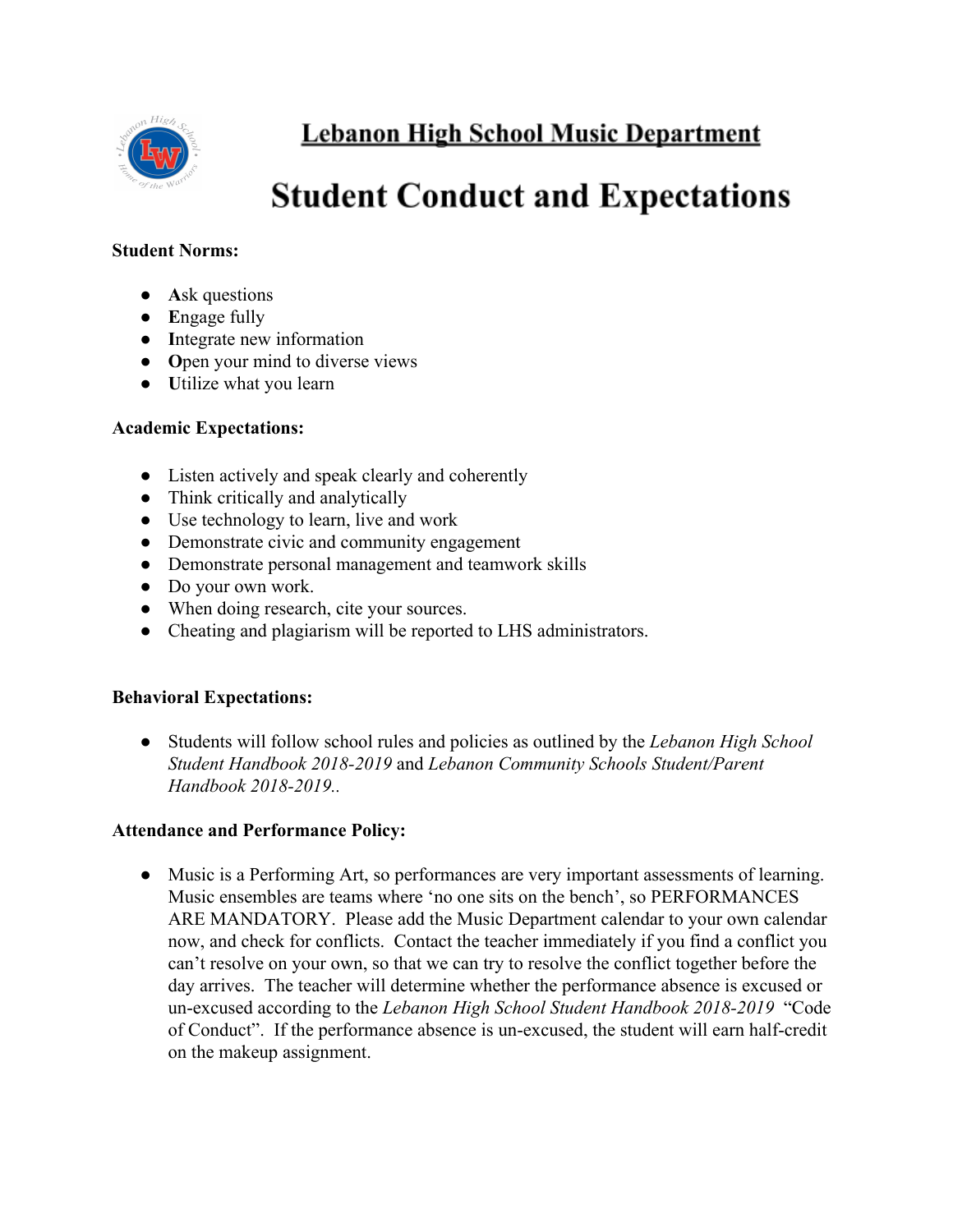

# **Lebanon High School Music Department**  $2018 - 2019$ Performance & Events Calendar

This calendar **WILL** change. This calendar is also on the band & choir websites. Check the websites for the most up-to-date information.

#### **SEPTEMBER**

| Tue. 9/4  | LHS Music Department Booster Meeting               |
|-----------|----------------------------------------------------|
| Tue. 9/11 | (Chamber Choir ONLY) 9/11 Memorial Performance     |
| Sat. 9/22 | <b>MUSIC DEPARTMENT Ford Test Drive Fundraiser</b> |

## **OCTOBER**

| Tue. $10/2$  | LHS Music Department Booster Meeting                           |
|--------------|----------------------------------------------------------------|
| Fri. $10/5$  | <b>ALL Choirs</b> - National Anthem @ Homecoming Football Game |
| Sat. $10/27$ | (Chamber Choir ONLY) ACDA Fall Workshop                        |

# **NOVEMBER**

| Tue. $11/6$    | LHS Music Department Booster Meeting                           |
|----------------|----------------------------------------------------------------|
| Thurs. $11/8$  | (Concert/Chamber Choirs ONLY) WVCB Concert Rehearsal           |
| Sat. $11/10$   | (Concert/Chamber Choirs ONLY) WVCB Veterans Day Performance    |
| Thurs. $11/15$ | (Chamber Choir ONLY) Lebanon Senior Center Thanksgiving Dinner |

# **DECEMBER**

| <b>TBA</b>   | (Chamber Choir ONLY) Schmizza Carols Fundraiser |
|--------------|-------------------------------------------------|
| Sat. $12/1$  | (Chamber Choir ONLY) Holidays in the Park       |
| Tue. 12/4    | LHS Music Department Booster Meeting            |
| Thurs. 12/13 | (Concert/Chamber ONLY) LCC Concert Rehearsal    |
| Sat. 12/15   | (Concert/Chamber ONLY) LCC Concert Rehearsal    |
| Sun. $12/16$ | (Concert/Chamber ONLY) LCC Performance          |
| Thurs. 12/20 | (ALL PERFORMING ENSEMBLES) Holiday Concert      |

# **JANUARY**

LHS Music Department Booster Meeting

## **FEBRUARY**

| Tue. $2/5$  | LHS Music Department Booster Meeting          |
|-------------|-----------------------------------------------|
| Sat. $2/23$ | <b>OMEA District XI Solo/Ensemble Contest</b> |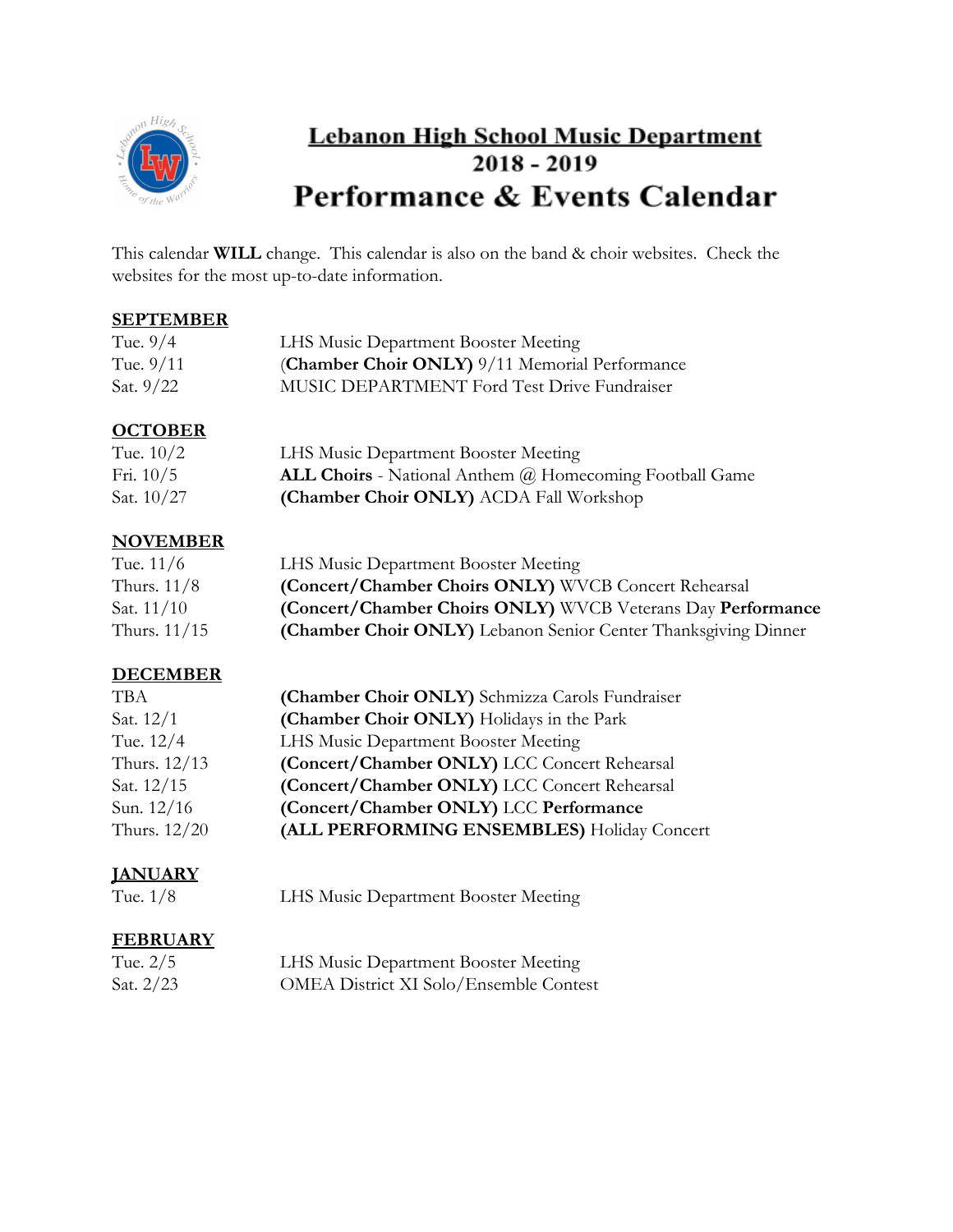## **MARCH**

| Tue. 3/5    | LHS Music Department Booster Meeting                 |
|-------------|------------------------------------------------------|
| Thurs. 3/7  | (All Bands) Spring Concert                           |
| Tue. 3/19   | (All Bands In District) Extravabandza                |
| Wed. 3/20   | (Chamber Choir ONLY) OMEA District XI Choir Festival |
| Thurs. 3/21 | <b>ALL CHOIRS</b> - Spring Choir Concert             |
|             |                                                      |

# **APRIL**

Tue. 4/2 LHS Music Department Booster Meeting Tue. 4/9 **(Chamber Choir ONLY)** SINGAPALOOZA **Performance** (Concert/Symphonic/Wind) Senior Pops Concert

#### **MAY**

| Tue. 5/7                  | LHS Music Department Booster Meeting            |
|---------------------------|-------------------------------------------------|
| Sat. 5/11                 | (All Jazz Bands in District) Grant Johnson Jazz |
| Thurs. - Sat. 5/23 - 5/25 | Music in May                                    |
| Thurs. 5/30               | <b>ALL CHOIRS</b> Spring Pops Concert           |
|                           |                                                 |

## **JUNE**

Tue. 6/4 **(Chamber Choir Seniors ONLY)** Graduation